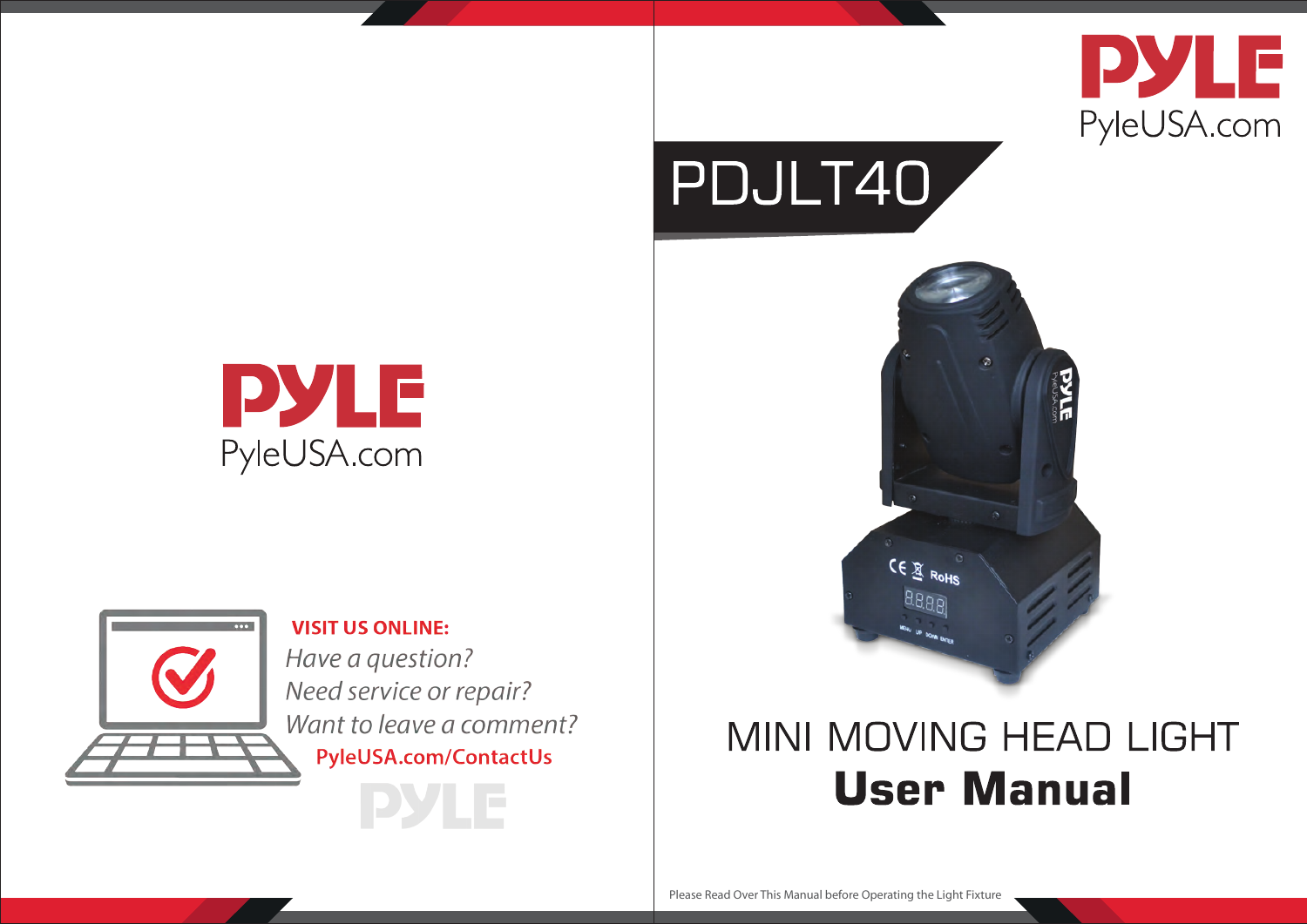#### **OPERATE FUNCTION :**



#### **PDJLT40 FUNCTION :**

#### **13 Channel mode**

| <b>Channel</b> |           | <b>Function</b>                |
|----------------|-----------|--------------------------------|
| 1              | $0 - 255$ | <b>Level</b>                   |
| $\overline{2}$ | $0 - 255$ | <b>Level of fine-tuning</b>    |
| $\overline{3}$ | $0 - 255$ | <b>Vertical</b>                |
| $\overline{4}$ | $0 - 255$ | <b>Vertical of fine-tuning</b> |
| 5              | $0 - 255$ | <b>Speed</b>                   |
| 6              | $0 - 255$ | <b>Dimming</b>                 |
| $\overline{7}$ | $0 - 255$ | <b>Strobe</b>                  |
| 8              | $0 - 255$ | <b>Red dimming</b>             |
| 9              | $0 - 255$ | <b>Green dimming</b>           |
| 10             | $0 - 255$ | <b>Blue dimming</b>            |
| 11             | $0 - 255$ | <b>White dimming</b>           |
| 12             | $0 - 255$ | Self-propelled                 |
| 13             | 150-250   | <b>Reset</b>                   |